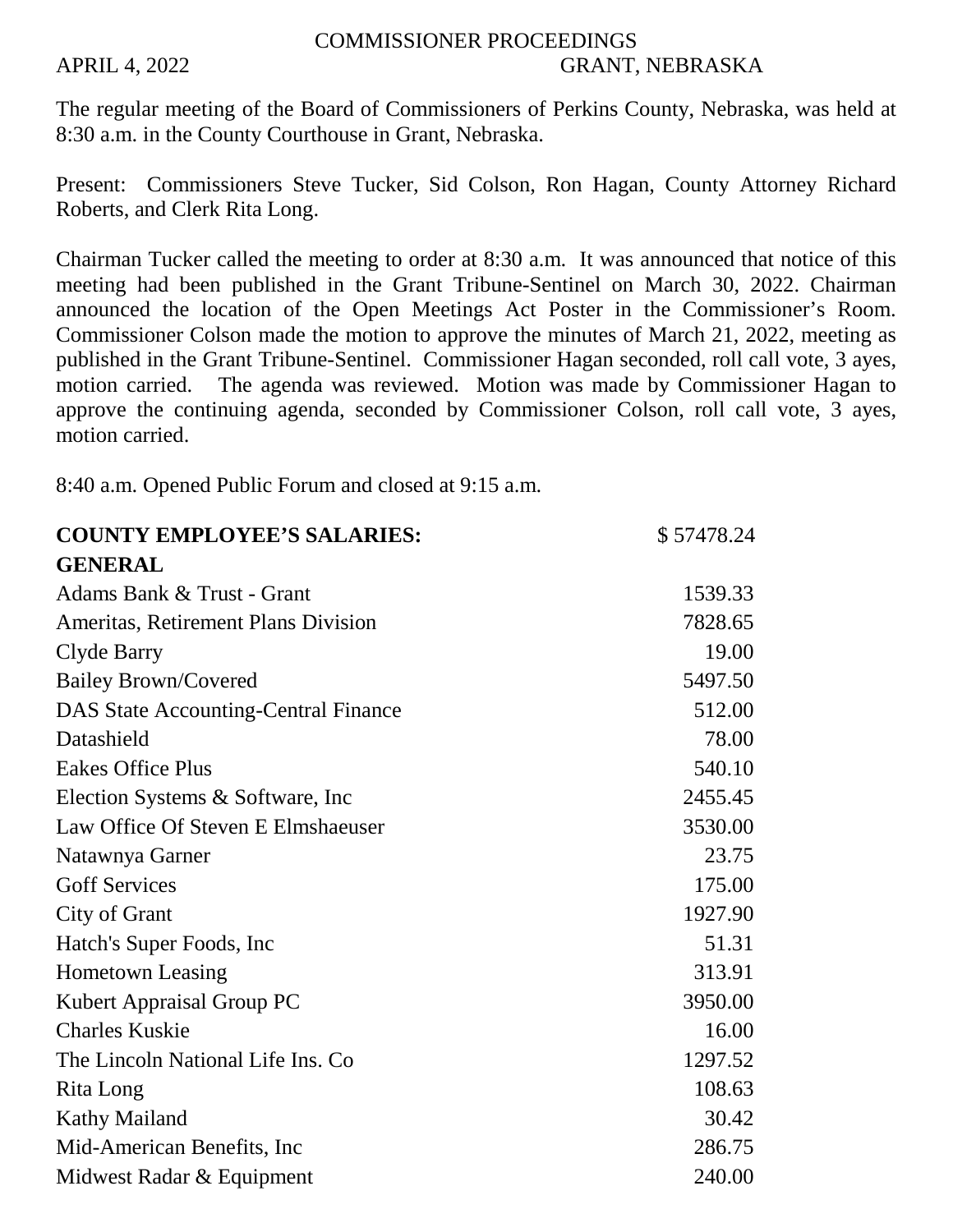| Stephanie Miller                           | 170.00   |
|--------------------------------------------|----------|
| MIPS Inc                                   | 4458.04  |
| <b>NACO</b>                                | 35.00    |
| NE Assoc. Of County Treasurers             | 50.00    |
| Nebraska Printworks, LLC                   | 135.64   |
| Nebraska State Patrol                      | 355.50   |
| Office Service, Inc.                       | 113.01   |
| Perkins County Historical Society          | 2684.92  |
| Pinnacle Bank                              | 13417.42 |
| Pinnacle Bank - Grant                      | 2373.06  |
| Pro Printing & Graphics                    | 33.75    |
| Protex Central, Inc.                       | 480.00   |
| <b>Richard Roberts</b>                     | 13.00    |
| <b>Sandhills State Bank</b>                | 612.50   |
| <b>Verizon Wireless</b>                    | 535.20   |
| <b>Kathy Woodmancy</b>                     | 765.74   |
| Zee Medical Service Co                     | 40.60    |
| <b>ROADS</b>                               |          |
| Adams Bank & Trust - Grant                 | 37.50    |
| Ameritas, Retirement Plans Division        | 1062.80  |
| Big Springs Equipment, Inc.                | 295.64   |
| Consolidated Telcom, Inc.                  | 113.86   |
| <b>Credit Management</b>                   | 244.38   |
| <b>DMC Wear Parts LLC</b>                  | 7170.00  |
| <b>Great Plains Communication</b>          | 212.05   |
| Leibbrandt Lumber, Inc.                    | 16.49    |
| NE Child Support Payment Center            | 39.50    |
| Newman Signs, Inc.                         | 1022.96  |
| NMC Exchange LLC                           | 31253.13 |
| <b>Perkins Co Treasurer</b>                | 7093.39  |
| <b>Pinnacle Bank</b>                       | 3659.45  |
| Pinnacle Bank - Grant                      | 7983.12  |
| Safety-Kleen Systems, Inc.                 | 416.56   |
| <b>Sandhills State Bank</b>                | 300.00   |
| Unitech                                    | 256.50   |
| <b>VETERANS' AID</b>                       |          |
| Perkins County Veteran's Aid               | 8000.00  |
| <b>PUBLIC TRANSIT</b>                      |          |
| <b>Ameritas, Retirement Plans Division</b> | 75.46    |
| City of Grant                              | 27.97    |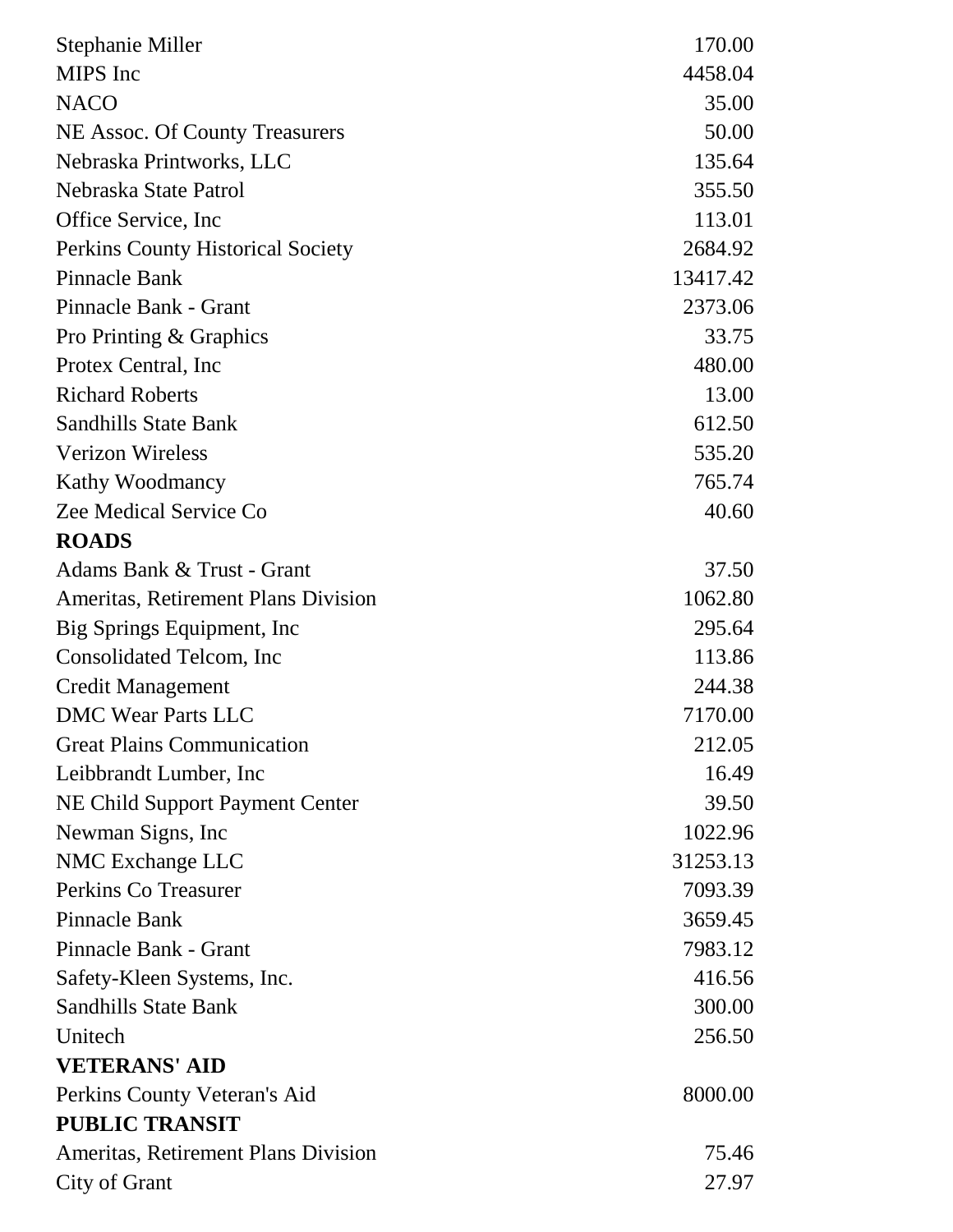| Perkins Co. Senior Center           | 632.00  |
|-------------------------------------|---------|
| Pinnacle Bank                       | 272.05  |
| <b>E-911 SERVICES</b>               |         |
| <b>Century Link</b>                 | 964.90  |
| <b>Frontier Communications</b>      | 34.19   |
| <b>AMBULANCE</b>                    |         |
| Express Toll                        | 18.05   |
| <b>TRANSFER AMBULANCE</b>           |         |
| Ameritas, Retirement Plans Division | 87.68   |
| <b>Bound Tree Medical LLC</b>       | 4293.25 |
| Mid Plains Community College        | 456.00  |
| <b>Pinnacle Bank</b>                | 245.26  |
| <b>Rocky Mountain Air Solutions</b> | 104.96  |
| <b>Sandhills State Bank</b>         | 37.50   |

Claims submitted to the County Board were reviewed. A motion was made by Commissioner Colson to approve the claims, seconded by Commissioner Hagan, roll call vote, 3 ayes, motion carried.

Correspondence: NONE

Unfinished Business: NONE

New Business:

Wages were discussed for the Budget Preparer Contract. A contract will be presented at the April 18, 2022 meeting.

The County's short-term policy was discussed. The policy will remain the same at this time.

The Board heard reports from Veteran's Service Office Stephanie Larson, Building and Grounds Barb Baney, Highway/Noxious Weed Superintendent Mike Dolezal, County Clerk Rita Long, Assessor Peggy Burton, Sheriff Jim Brueggeman, and Transfer Ambulance Paramedic Deanna Turner.

Veteran's Service Officer reported that the next High School Government Day will be February 6, 2023.

The Fee Reports for Public Transit and Clerk were presented.

Commissioner Hagan moved to have the Chairman sign and approve the 5311 Operating Assistance State Fiscal Year 2022 for Public Transportation. Commissioner Colson seconded the motion, roll call vote, 3 ayes, motion carried.

The Transfer Ambulance policy for write-offs will be forwarded to April 18, 2022.

The next regular meeting will be held on Monday, April 18, 2022, at the Perkins County Courthouse in Grant, Nebraska.

10:09 a.m. Commissioner Hagan made the motion to adjourn the meeting, seconded by Commissioner Colson, roll call vote, 3 ayes, motion carried. Meeting adjourned.